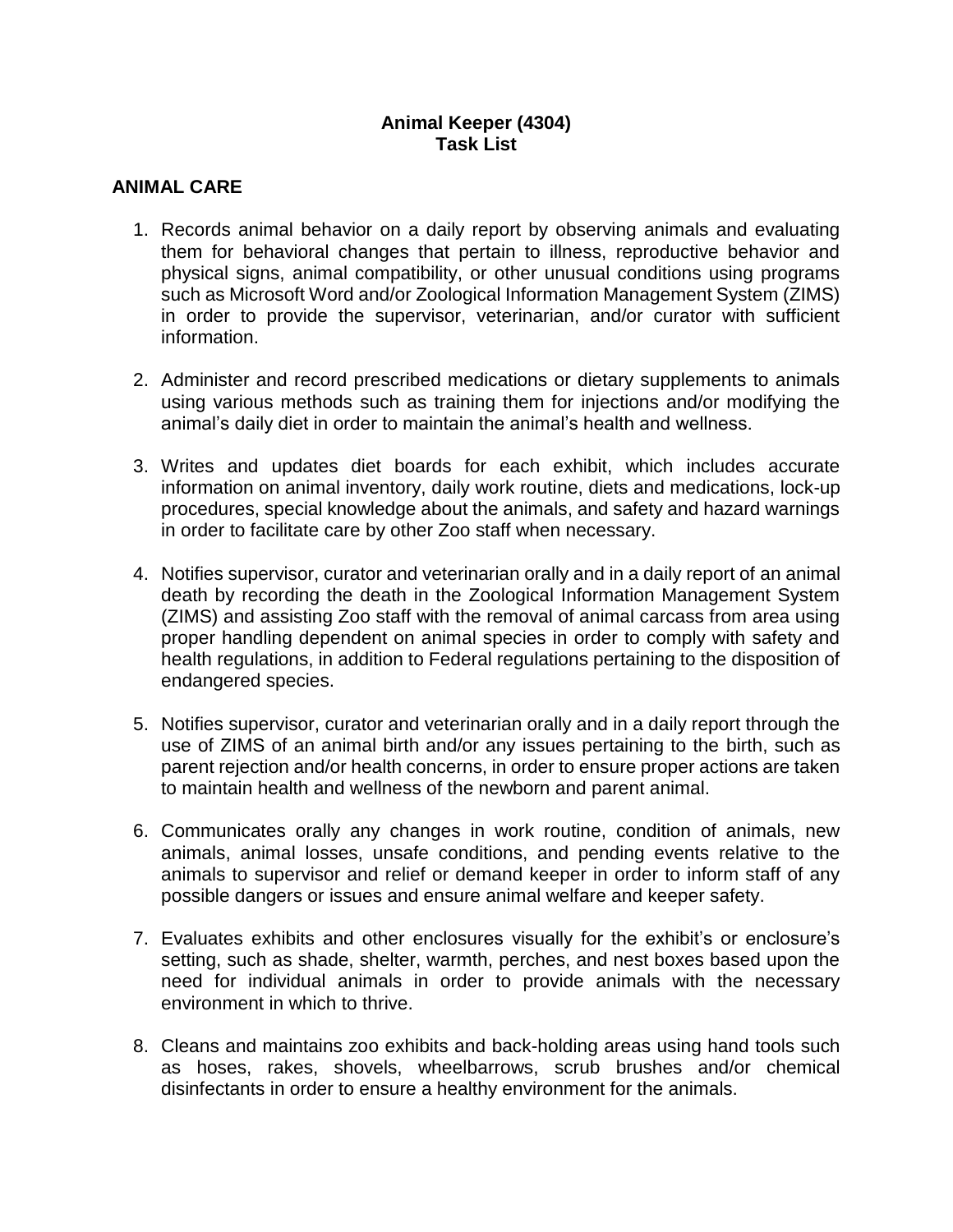- 9. Loads and unloads food and supplies to exhibits, such as hay bales, browse, grain bags, and other food items which may vary in weight, using hand tools such as pole cutters, hay hooks and wheelbarrows, in order to safely transport supplies and provide animals with appropriate sustenance.
- 10.Feeds animals according to their prescribed diet by chopping, peeling, or slicing food using tools such as a chopping knife, cutting board, and food scale, and evaluating food quality for spoiled or contaminated items or foreign objects in order to provide animals with necessary food based on their diet and current health.
- 11.Collects browse, such as tree branches or herbs, using various tree trimming tools and equipment, such as pole cutters, hand saws, and pruners, and following appropriate plant criteria required by the different species in order to comply with an animal's dietary requirements and/or facilitate animal enrichment behaviors.
- 12.Trains animals for behavioral responses, such as weighing, blood draws, moving or crating, using operant conditioning techniques through positive reinforcement, such as food rewards and/or praise in order to elicit an appropriate response and assist with basic animal husbandry processes.
- 13.Collects animal fecal, urine, and/or other biological samples for routine screening or when illness is suspected, using equipment such as rubber gloves and a fecal cup in order to submit to the Health Care Center for laboratory analysis.
- 14.Collaborates with veterinarians on conducting medical treatments for animals such as physical examinations, vaccinations, tuberculosis (TB) testing, and/or postsurgical treatment using methods such as physical restraint or operant conditioning training in order to assist the veterinarian with the medical treatment process.
- 15.Evaluate animal welfare on a scheduled basis including but not limited to behavior in relation to their environment, quality of life assessment, diet consumption, expressing species specific behavior, and the opportunity for choice and control over their environment in order to ensure optimal animal wellbeing with compliance to AZA accreditation standards.

## **ANIMAL SAFETY**

16.Conducts pest control by monitoring pest activity, such as presence of feces and/or nesting sites, and taking necessary action, including setting traps, keeping areas clear and clean of debris and clutter, and communicating the issues with your supervisor in order to ensure a clean and safe working area and comply with United States Department of Agriculture (USDA) and Association of Zoos and Aquariums (AZA) standards.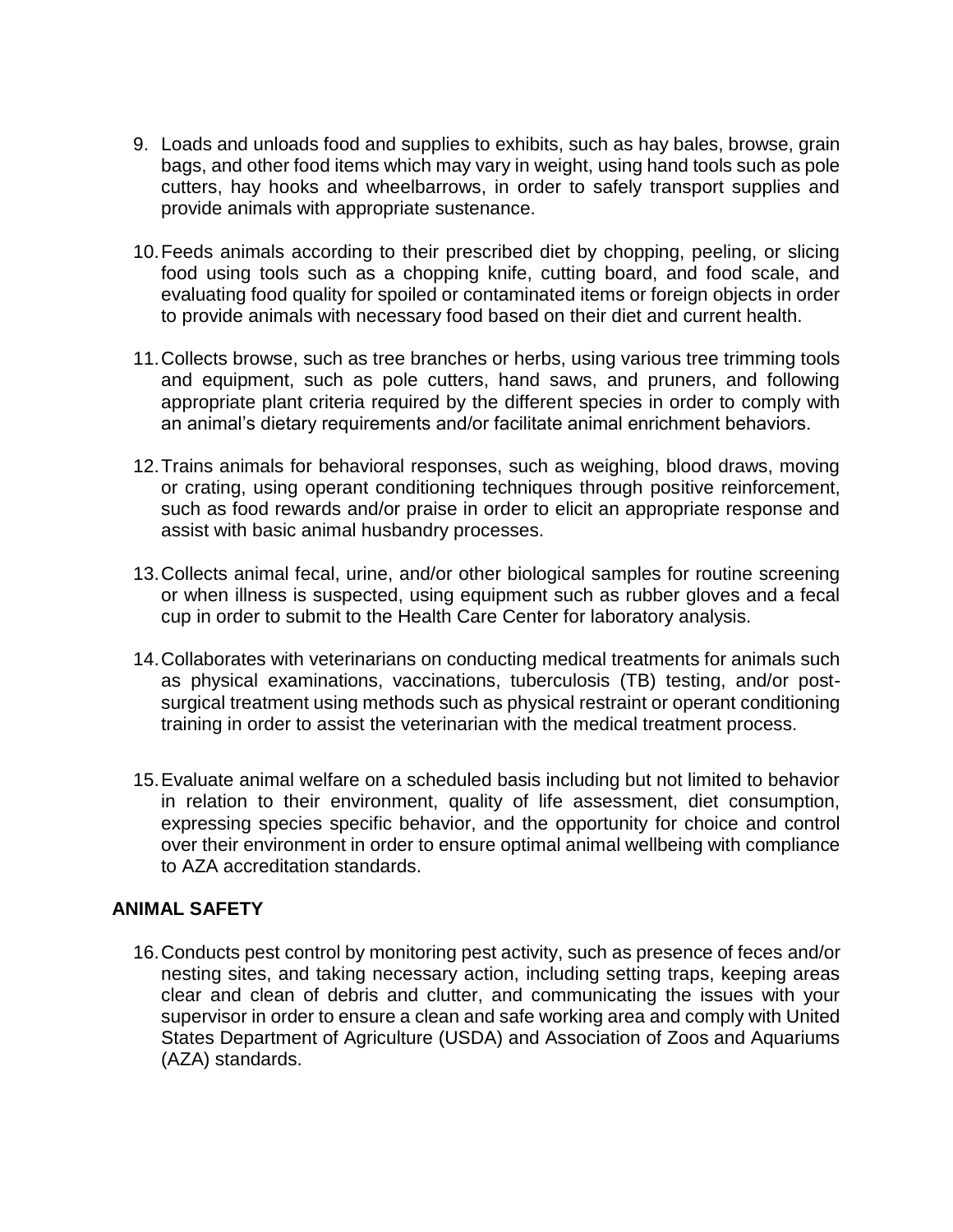- 17.Shifts animals safely by verifying that all appropriate doors, rope-ties, and/or gates are secured and locked appropriately in order to ensure animals do not escape for animal, staff, and public safety.
- 18.Evaluates exhibit for potential issues, such as animal injuries or escapes, by observing and repairing hazards, including toxic plants, overhanging brush, foreign objects, damaged fencing or perches, and habitat furniture in order to ensure animals are safe and secure in their exhibit.
- 19.Communicate any developing exhibit maintenance needs and/or supplies and tools that need renewing or repair in writing or verbally using a Job Order Request Form or speaking to your supervisor about specific repair work requirements in order to ensure safety for the animals and employees.
- 20.Collaborate with other zoo personnel during an emergency, such as equipment malfunction, extreme weather, crowd control, or animal escape using communication devices such as a radio or phone in order to ensure animal, staff, and public safety.

## **VOLUNTEER AND STUDENT TRAINING**

- 21.Evaluate volunteers and students using the volunteer/student evaluation form, considering factors such as safety, initiative, the ability to follow directions, and proper tool use, in order to rate volunteer or student performance in animal care duties and the ability to work in close proximity to animals.
- 22.Assign and monitor duties given to volunteers and students, such as cleaning a zoo exhibit, planning animal enrichment, and preparing the food for the animals in order to assist the keeper with completing daily activities in an efficient, effective, and safe manner.
- 23.Trains volunteers and students on various keeper duties, such as using tools and cleaning agents safely, and observing and evaluating animals for any routine or unusual conditions in order to facilitate the professional development of the volunteers and students.

#### **MISCELLANEOUS**

- 24.Attend and participate in general staff meetings, section meetings, tail-gate safety meetings, and special committee meetings in order to stay well-informed about the Zoo, provide information about zoo strings they are working on, and/or attain leadership opportunities through the various committees.
- 25.Interfaces with various stakeholders, such as the media, donors, school groups, research observers, and the general public, by conducting tours, presenting